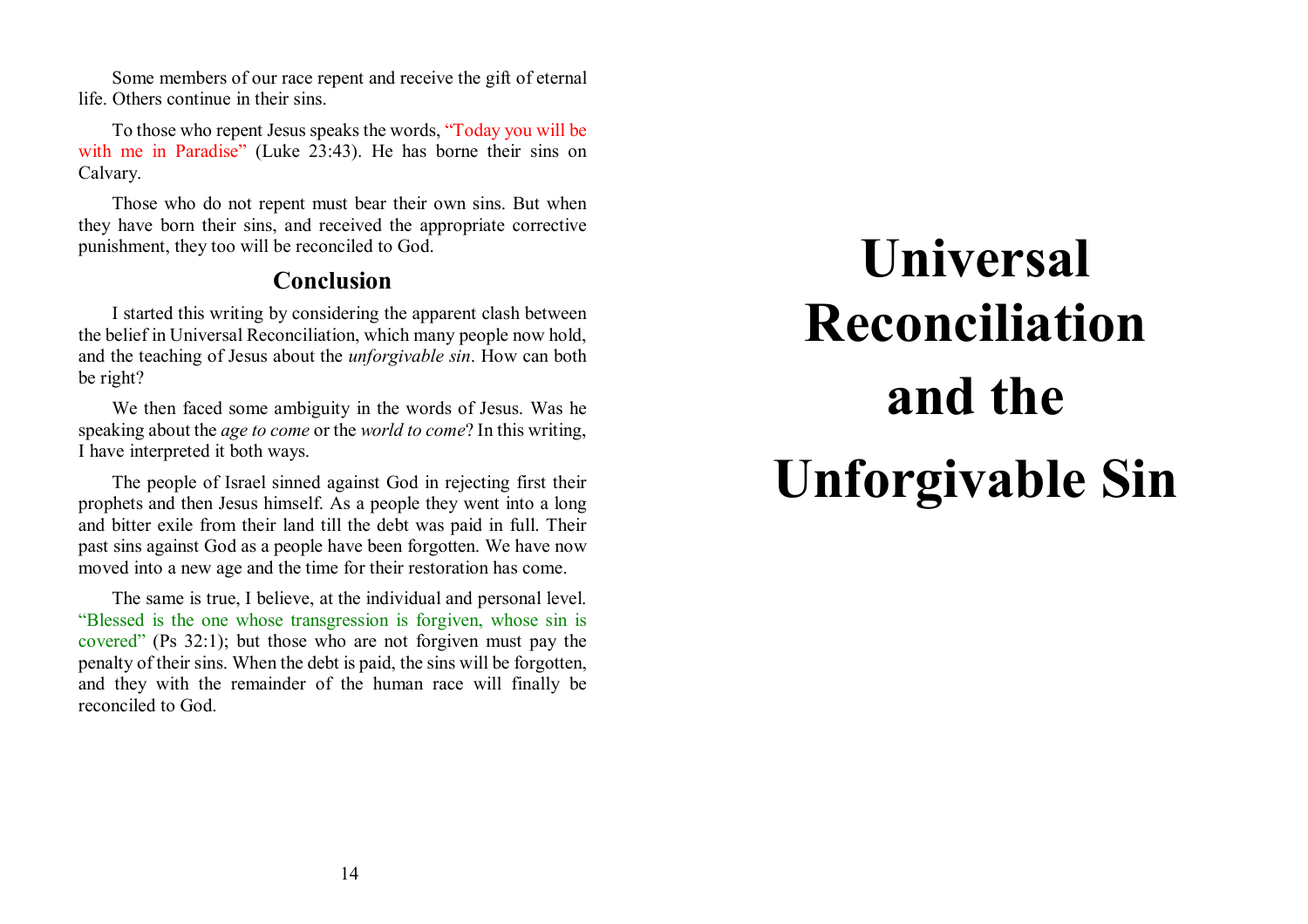This and other writings available from

www.growthingod.org

substance. Fire and sulphur are both cleansing agents and clearly picture a purifying process that unrepentant sinners must undergo.

The intensity of the purging will not be the same for each person. God is a just judge. The punishment will always be proportional to the sins that have been committed and the condition of the sinner.

When the purging is complete the punishment will come to an end.

## **Duration of Punishment**

What is the duration of this punishment? Traditional translations of the Bible say that it will be everlasting. But, as we have seen, the Greek word αἰων (aion) is ambiguous in its meaning and there is no way that eternal torment can be a proportional punishment for sin committed during a brief life on earth.

In addition to this, time, as Einstein told us, is part of the space time continuum and is relative rather than absolute. Space and time are not independent of each other, but linked together. God, as creator of the universe, is clearly outside the universe and not part of it. He is not part of the space he created. If space and time are linked together, then God must clearly also be outside time. So time in the spiritual world cannot have the same meaning as time on earth.

All just punishment is proportional to the offence that has been committed. If the offence is not forgiven the penalty must be paid. But when the penalty has been paid, the crime is then forgotten.

#### **Summary**

Let me summarise what I have said.

As Paul told us, "All have sinned and fall short of the glory of God" (Rom 3:23). Every member of the human race, except one, has been a sinner. Furthermore, "The wages of sin is death, but the free gift of God is eternal life in Christ Jesus our Lord" (Rom 6:23).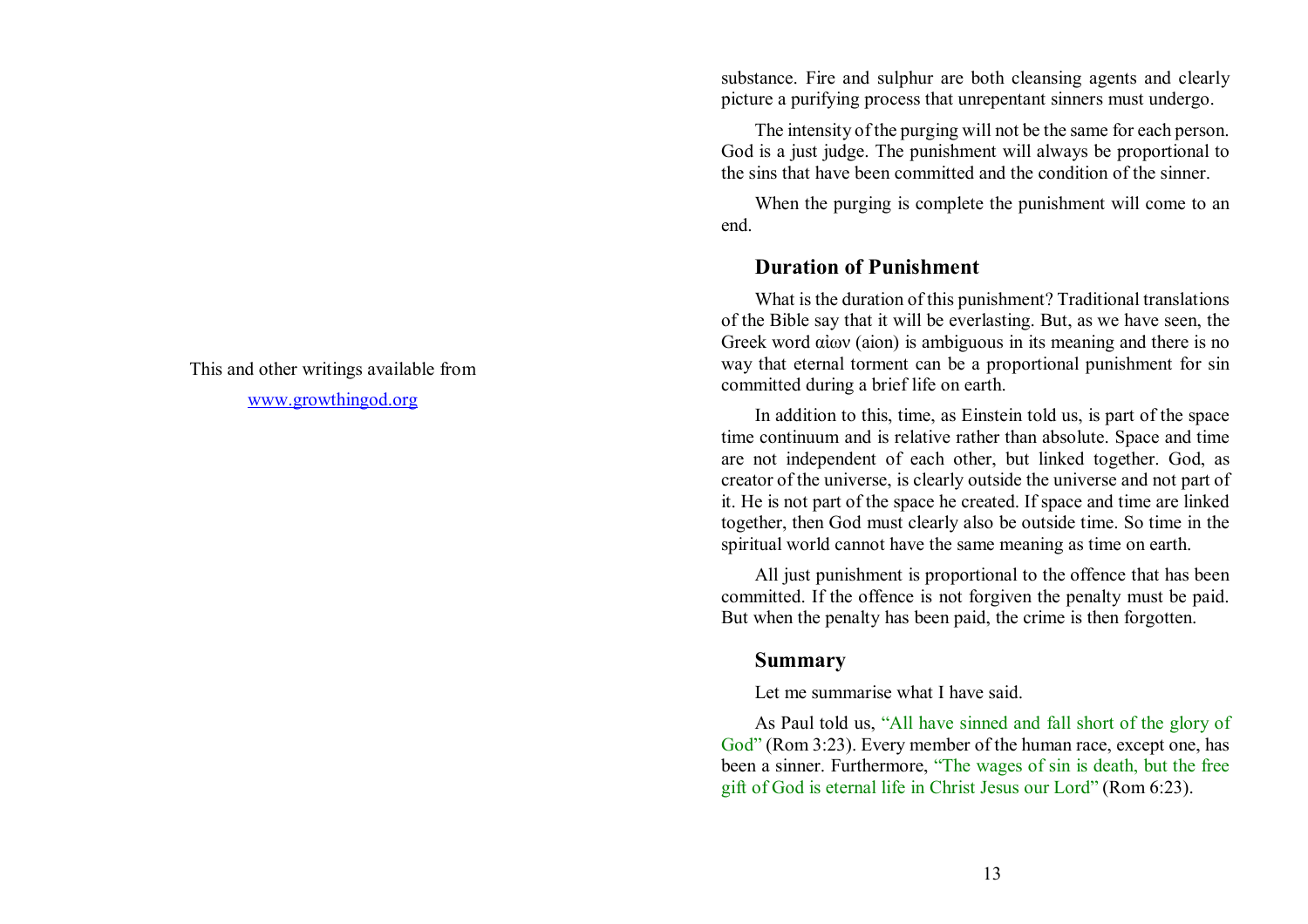### **Nature of Punishment**

What is the nature of this punishment? The Bible has few clear statements about the afterlife. It has hundreds of references to heaven, but these refer to the heavenly realm rather than the afterlife. Paul wrote about wrestling with spiritual forces of evil in heavenly places (Eph 6:12).

English, unlike many other languages, has two separate words for heaven and sky. Hebrew and Greek each have only one and both of these (םִי ַמ ָשׁ - shamayim and οὐρανος - ouranos) are nearly always used in the plural. Often they would be better translated sky. The phrase go to heaven does not occur once in the whole Bible. Jesus told Nicodemus that without the new birth he would neither see the kingdom of heaven nor enter into it (John 3:3-5); but he was speaking about a present experience which Nicodemus did not have and not what would happen after he died.

A few Bible passage do clearly speak about the afterlife. Almost all of these are either from the mouth of Jesus himself, or from the book of Revelation.

Jesus used two different words to speak of the afterlife. In Matt 18:9 he said, "And if your eye causes you to sin, tear it out and throw it away. It is better for you to enter life with one eye than with two eyes to be thrown into the Gehenna of fire". Gehenna or *gei hinnom* (valley of Hinnom) was the name of the rubbish dump outside Jerusalem, where "the worm did not die and the fire was not quenched".

In the story of the rich man and Lazarus  $(Luke 16:19-24)$ , the rich man went to Hades, where he was tormented in the flames.

In the book of Revelation, we read several times about a lake burning with fire and sulphur. See  $\frac{\text{Rev } 14:10}{\text{Po}}$  and  $\frac{\text{Rev } 19:20}{\text{Po}}$ .

In nearly all these references we read about fire and in Revelation also sulphur (brimstone). I must emphasise that this is picture language. A spirit cannot be tormented by a physical

## **Introduction**

Many people these days believe in Universal Reconciliation the belief that every member of the human race will eventually be reconciled to God. This teaching is based, among other scriptures, on Paul's words in Col 1:19,20 which say that through Jesus God will reconcile all things to himself.

But how can this teaching be reconciled with the words of Jesus in Matthew 12:32 and Mark 3:29 where he spoke about the unforgivable sin?

According to some translations he said this sin would "not be forgiven, either in this **age** or in the **age** to come".

According to other translations he said it would "not be forgiven, either in this **world**, or in the **world** to come".

And there is a huge difference!

*The age to come* implies a future period on this earth; *the world to come* implies what happens after we die.

No forgiveness in *the world to come* appears to imply that unbelievers will either spend eternity in separation from God or perhaps be annihilated and cease to exist.

No forgiveness in *the age to come* leaves a possibility that, in some future age, here on earth, after *the age to come*, there might be reconciliation with God.

I will explore this translation problem later, but first we must consider the nature of God's justice and whether it is compatible with a sin that cannot be forgiven.

## **God's Justice**

Most traditional teaching on the subject of God's justice is very simple. All members of the human race are sinners. Jesus has borne the penalty of the sins of the whole world. People who repent and put their trust in him will be forgiven and spend eternity in heaven with him. People who don't repent will not be forgiven and will spend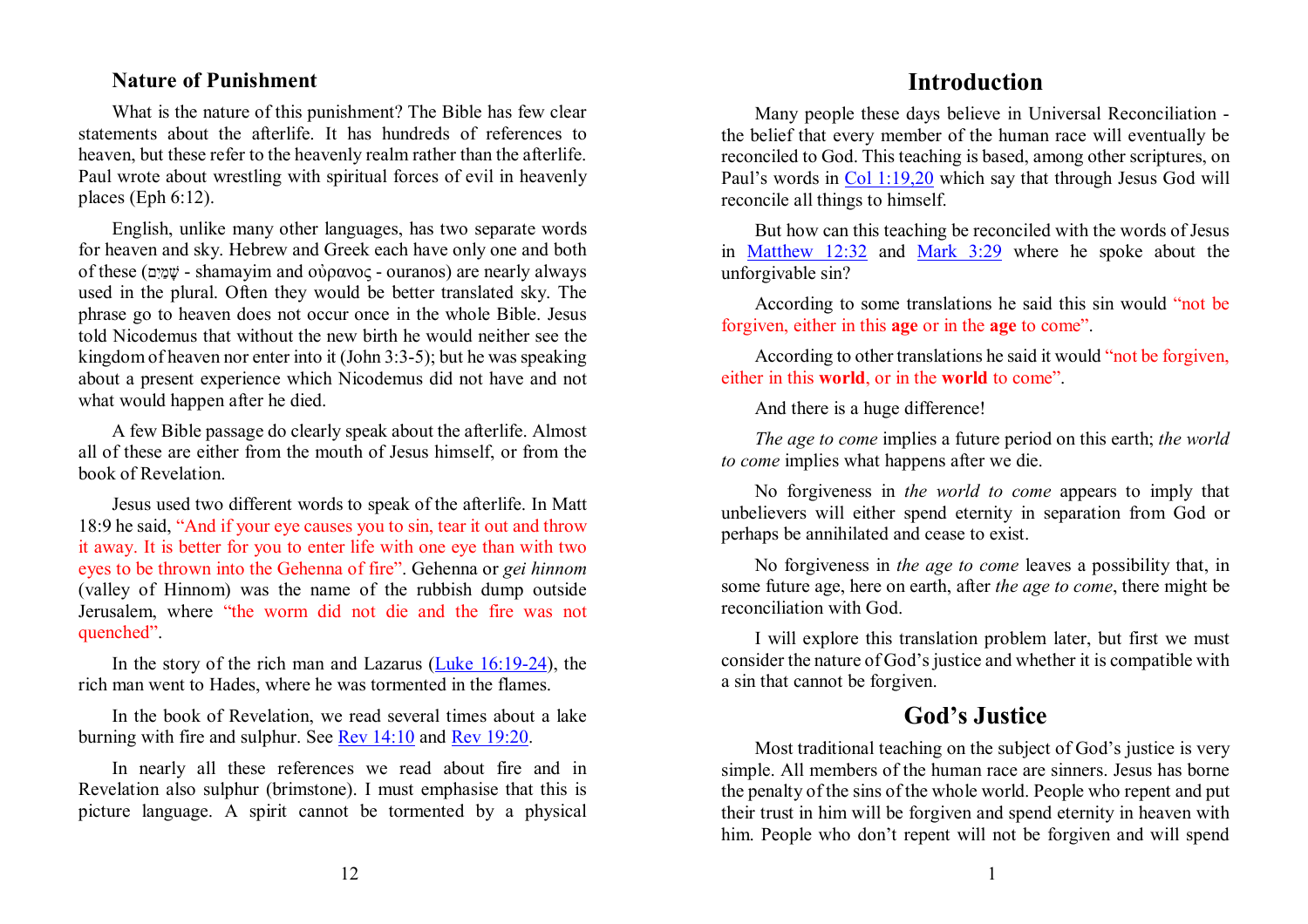eternity in torment in hell. In other words, the same reward for all believers; the same punishment for all unbelievers.

Very simple, but not in line either with logic, or with justice or, of course, with the Scriptures.

Fundamentally, God is just. Isaiah said, "there is no other god besides me, a just God and a Saviour" (Isa 45:21). And David wrote, "Righteousness and justice are the foundation of your throne" (Psalm 89:14). The Hebrew word יק ִדַּצ) tsadiq) meaning *just* or *righteous* occurs 197 times in the Bible. This world is full of injustice, but God is just.

Abraham asked, "Shall not the Judge of all the earth do what is just?" (Gen 18:25).

We will look at three principles of God's justice:

- 1. Sin against God is more serious than sin against man.
- 2. Sin committed in knowledge is more serious than sin committed in ignorance.
- 3. Punishment is always proportional to the offence.

## **Sin against God or Man**

What is the greatest sin? Without doubt it is breaking the greatest commandment. Jesus made it very clear: "Love the Lord your God with all your heart, with all your soul, and with all your mind. This is the greatest and most important command. The second is like it: Love your neighbour as yourself." (Matt 22:37-39)

The greatest sin is sin against God. Sin against man comes second. Man, of course, reverses this order. For man, sin against man is the greatest sin. Sin against God does not matter so much. In man's logic, the mass murderers of history were the greatest sinners and if there is any after-life they will receive the greatest punishment.

The ten commandments tell us the same story. The first four commandments deal with sin against God. The last six deal with sin

A similar length of time separated the beginning and end of their exile from their land. The punishment was closely proportional to their sin. That punishment is now ended and many Jewish people have returned to their land. God is just.

## **Blessing to the world**

God said to Abraham, "In your offspring all the nations of the earth will be blessed" (Gen 26:4). And of course we have seen the fulfilment of those words. The primary fulfilment without doubt was in Jesus Christ, who came as Saviour of the World; but the secondary fulfilment was in our Scriptures. Every writer of the Bible (except Luke) was a descendent of Abraham. These scriptures have been translated into every major language of the world.

Is the blessing of the Jewish people to the world now complete? Not, according to the apostle Paul. He wrote, "For if their rejection means the reconciliation of the world, what will their acceptance mean but life from the dead?" (Rom 11:15).

What is the nature of this blessing?

Jewish scientists, especially in physics, medicine and computing, have brought incredible material blessings to the world. The websites 10 Jewish inventions that changed the world and List of Israeli inventions give extraordinary lists of Jewish and Israeli inventions.

But is this what Paul was predicting?

No! I believe Paul was talking about spiritual blessing. As more and more Jewish people discover Jesus as their Messiah, I believe they will bring untold spiritual blessings to the rest of humanity.

# **Individual Punishment and Restoration**

We have looked at the rejection and restoration of the Jewish people. We will now consider the subject of personal, individual punishment and restoration. We will consider the nature and duration of this punishment and the subsequent restoration to union with God.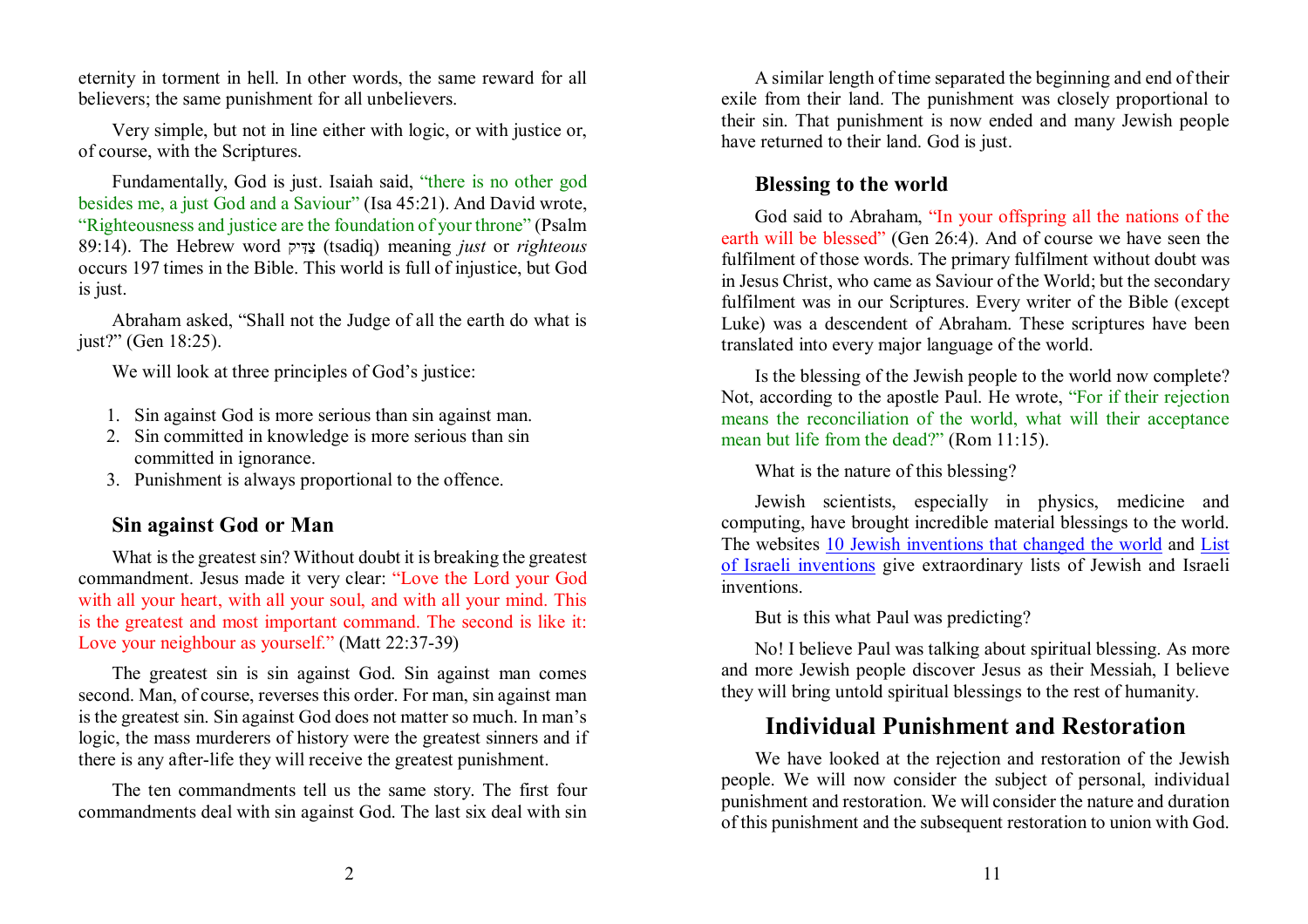- $\bullet$  Jews have returned to Israel from all over the world and Israel became an independent state in 1948.
- An unprecedented number of Jews have accepted Jesus as their Messiah, probably more in the last 50 years than in the previous 20 centuries.

All these things illustrate the fact that, in the sight of God, we have now moved into a new age.

## **Rejection and Restoration**

What is the situation of the Jewish people now?

Paul prophesied about their future in his letter to the Romans.

He had travelled all over the Roman empire preaching the gospel message everywhere he went, first to the Jews and then to the Gentiles. Most of the Jews rejected his message, but many Gentiles believed.

When Paul finally reached Rome, he summoned the Jewish leaders and tried to convince them from the Scriptures that Jesus was the Messiah (Acts 28:17-28). Most of them rejected his message. His final words to them were, "Therefore let it be known to you that this salvation of God has been sent to the Gentiles; they will listen."

Paul saw that God had temporarily rejected the Jewish people; but he also foresaw their restoration.

He wrote, "a partial hardening has come upon Israel, until the fullness of the Gentiles has come in. And in this way all Israel will be saved" (Rom 11:25,26).

Was the punishment of the Jewish people proportional to their sin? Bible Chronology supplies an interesting answer. 2000 lunar years separated the birth of Abraham from the death and resurrection of Jesus. During that time, they consistently rejected their own prophets and finally rejected Jesus and his first followers.

against man. "Thou shalt not kill" is the sixth commandment, not the first.

Let's look again then at the words of Jesus: "Therefore I tell you, every sin and blasphemy will be forgiven people, but the blasphemy against the Spirit will not be forgiven. And whoever speaks a word against the Son of Man will be forgiven, but whoever speaks against the Holy Spirit will not be forgiven, either in this age (or world) or in the age (or world) to come" (Matt 12:31-32).

And let's compare them with Heb 6:4-6: "For it is impossible, in the case of those who have once been enlightened, who have tasted the heavenly gift, and have shared in the Holy Spirit, and have tasted the goodness of the word of God and the powers of the age to come, and then have fallen away, to restore them again to repentance, since they are crucifying once again the Son of God to their own harm and holding him up to contempt."

Both these passages speak of sin against God.

The words of Jesus draw a contrast between sin against man and sin against God. Jesus used the phrase *ben adam*, literally *son of man* but a Hebrew idiom for a *human being*. He often used this phrase to refer to himself. The Holy Spirit is the spirit of God. Hence the clear contrast between sin against man and sin against God. Sin against man can be forgiven in this age or world; but not sin against God.

## **Sin against Knowledge**

Jesus made it very clear that sin committed in ignorance is much less blameworthy than sin committed in knowledge. He spoke these words, "And that servant who knew his master's will but did not get ready or act according to his will, will receive a severe beating. But the one who did not know, and did what deserved a beating, will receive a light beating." (Luke 12:47-48).

In his dying moments he prayed, "Father, forgive them, for they don't know what they are doing" (Luke 23:34).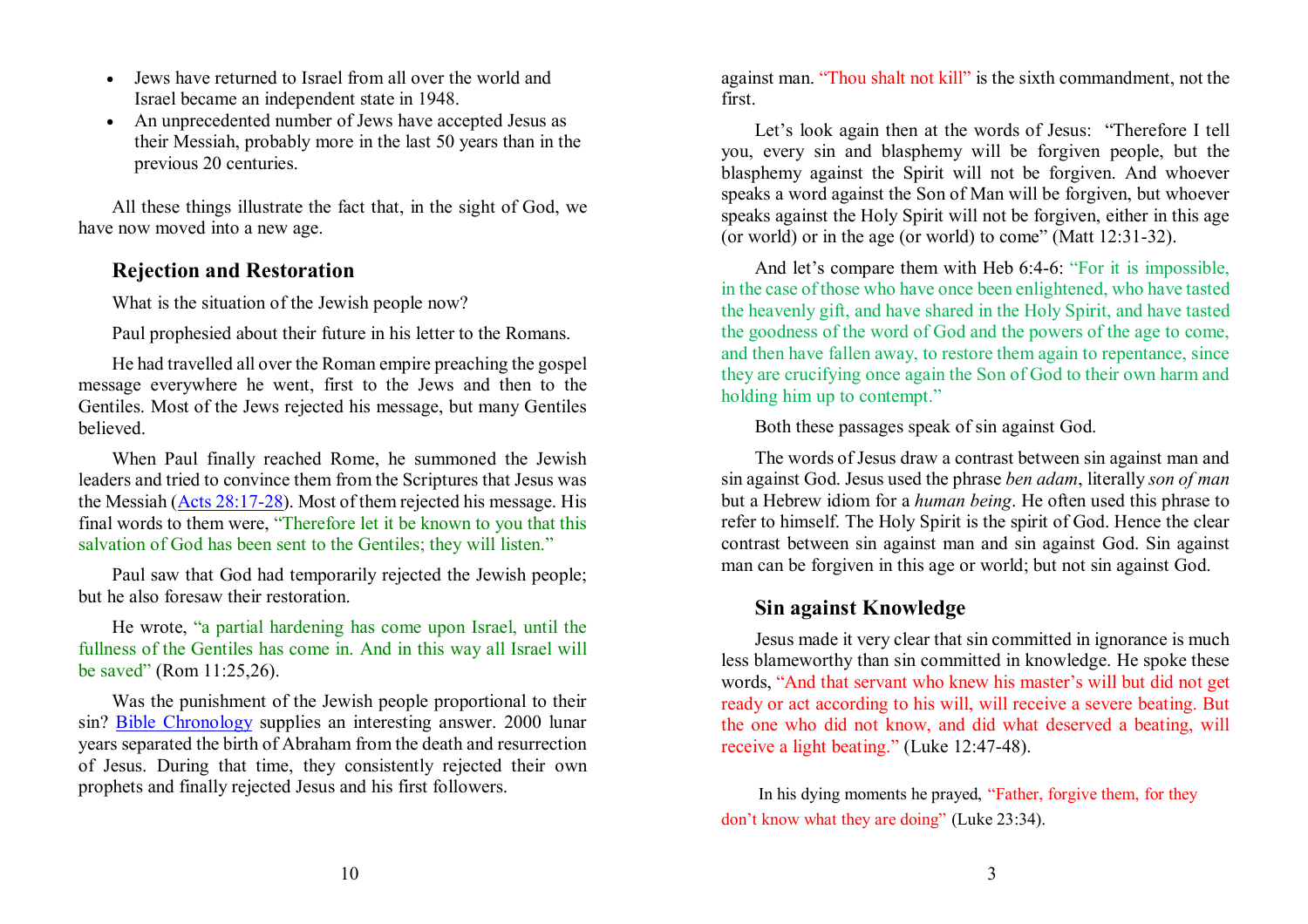Millions in so-called heathen countries have died without ever hearing the name of Jesus or reading a word of our Scriptures. Their punishment (if they are punished) will be far lighter than those of us who have heard and read, but not obeyed.

A passage from Hebrews powerfully illustrates both sin against God and sin against knowledge: "For if we go on sinning deliberately after receiving the knowledge of the truth, there no longer remains a sacrifice for sins, but a fearful expectation of judgment, and a fury of fire that will consume the adversaries. Anyone who has set aside the law of Moses dies without mercy on the evidence of two or three witnesses. How much worse punishment, do you think, will be deserved by the one who has trampled underfoot the Son of God, and has profaned the blood of the covenant by which he was sanctified, and has outraged the Spirit of grace?" (Heb 10:26-29).

#### **Proportional to the Offence**

In all civilised countries punishment is proportional to the offence. Breaking the speed limit by a few miles per hour is not a serious crime. Maybe a fine of £50. Petty theft or shoplifting is a bit worse and would have higher penalties. Armed robbery is much more serious and probably gets a prison sentence. Rape and murder can lead to long sentences in prison. Some countries still have the death penalty for murder. The punishment is always proportional to the offence. Can it be otherwise with God?

Some Muslim countries have the death penalty for blasphemy against the prophet or the Quran or leaving the Muslim religion; but few people outside those countries would see that as justice.

Throughout the Bible, punishment is proportional to the offence.

Exodus chapter 21 gives a list of different penalties for different offences. Many different offences are described in this chapter, relating to animals, slaves and other humans and in every case the penalty is proportional to the offence. Its best known words are "eye for eye, tooth for tooth". The purpose of these words is not to encourage revenge, but to limit revenge to being the same as the fishermen of Galilee. And what was their response? The majority refused to believe and rejected this move of the Holy Spirit. This was blasphemy against the Holy Spirit. This was the sin that could not be forgiven.

The judgment of God fell and the Jewish people were driven from their land and scattered to the four corners of the earth. There they remained in unbelief till the end of the age should come.

#### **A New Age**

Have we now reached the end of that "age to come"? Are we now living in a new age? I believe there is strong evidence that we are.

In the last 100 years, the world has changed in unimaginable ways. My grandparents grew up in a world with no aeroplanes, no cars, no television, no radio, no telephones, no smart phones and no internet! No one who died before the beginning of the  $20<sup>th</sup>$  century could possibly imagine the world in which we now live. If they could see it, they would declare with one voice that it was a new age.

Bible Chronolgy tells us the same story. The subject is complicated and different researchers have disagreed over many details. One thing however is clear: if we add up the years recorded in the Hebrew scriptures (the Old Testament), we find that there are 4000 years from Adam to Jesus and about 2000 from then till the present day. In other words, 6000 years from Adam till now. (I have covered these facts in more detail in the writings **Bible Chronology** and **The Year of Jubilee**.) "One day is with the Lord as a thousand years, and a thousand years as one day" (2Pet 3:8). Six days have now passed and we are now entering the seventh day, which is the day of the Lord.

When we turn to the Jewish world we find that three extraordinary things have happened in the past century:

Six million Jews perished in the holocaust.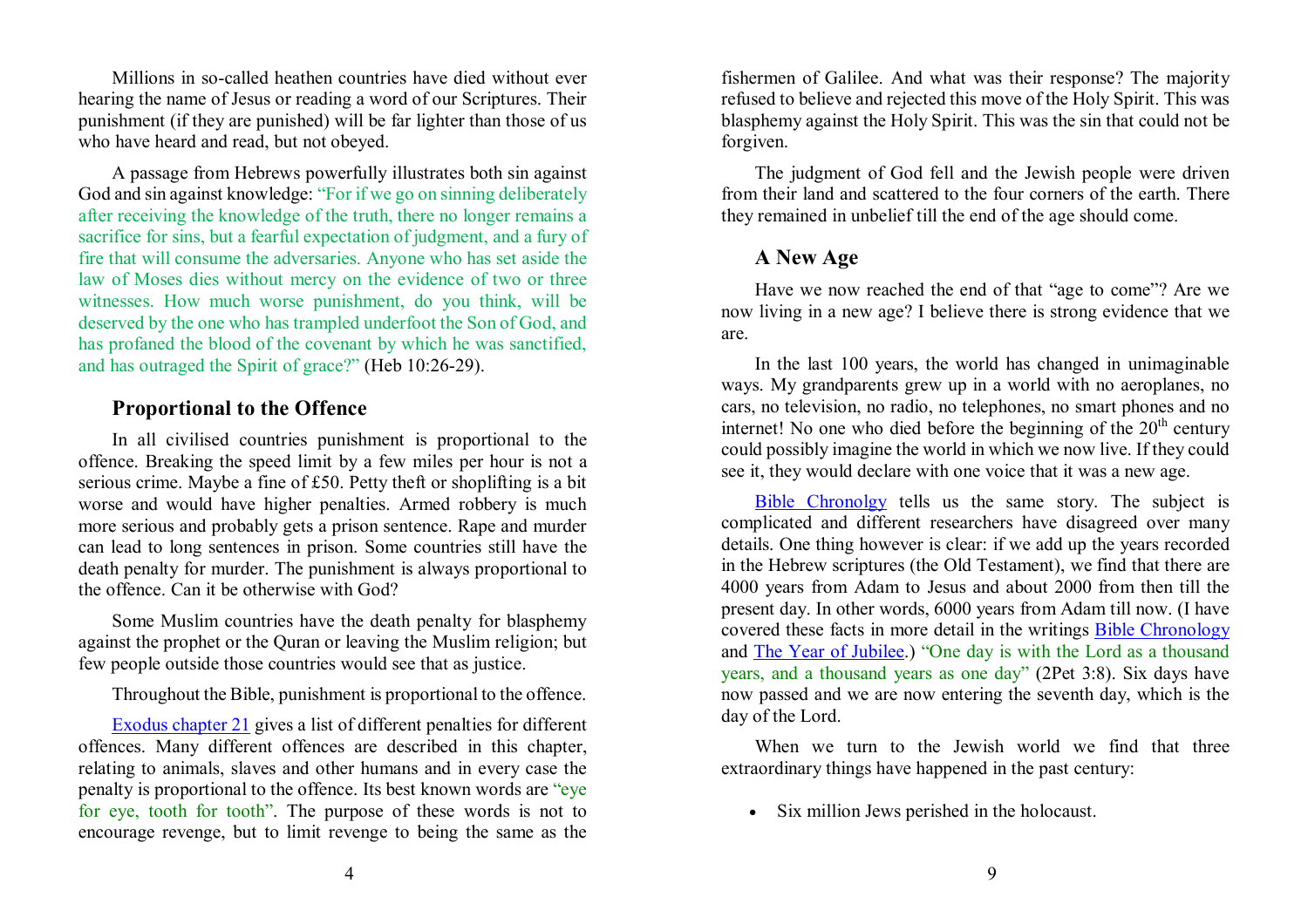## **Rejection and Restoration of Israel**

If we take the words of Jesus to mean **this age** and **the age to come**, we must ask what and when were these ages? When did they begin and when did they end? At what points in history have old ages ended and new ages begun? What have been the most significant transitional moments in history?

Without doubt the greatest event in all history was the death and resurrection of Jesus Christ. The immediate consequence of his death and resurrection was the outpouring of the Holy Spirit at Pentecost. We can say then with certainty that with the death of Jesus an old age ended and at Pentecost a new age began.

So when Jesus spoke of *this age* he was referring to the age which was soon to end with his death; and when he spoke of the *age to come* he was speaking of the new age which was soon to begin at Pentecost.

This interpretation fits closely with the words that Jesus spoke. Jesus said, "every sin and blasphemy will be forgiven people" and "whoever speaks a word against the Son of Man will be forgiven". Shortly after this the Jews and Romans together committed a terrible sin. They put the Son of God to death. Was this sin forgivable? Yes, according to the words of Jesus, it was. Jesus even said, "Father forgive them for they do not know what they are doing."

What then happened in the "age to come" - the age that began at Pentecost?

Jesus, the son of man, had departed from the earth and in his place the Holy Spirit had come. With his coming came opportunities of immense blessing, but also dangers of fulfilling the words of Jesus, blaspheming against the Holy Spirit and committing the unforgivable sin.

What did my ancestors, the Jewish people do? They saw with their own eyes the amazing works of God. They saw the sick healed, the dead raised, and the lame walking. They heard the miraculous gift of tongues. They saw the transformed lives of the simple damage done. Accidental damage is always treated more leniently than deliberate actions.

In Matt 11:20-24 Jesus spoke about the cities that had witnessed his mighty works, and not repented. He told them, "it would be more tolerable on the day of judgment for the land of Sodom than for them". Again this speaks of degrees of punishment.

## **The Unforgivable Sin**

So what is the unforgivable sin? Jesus described it as blasphemy against the Holy Spirit. The context in Matthew 12:22-32 was the Pharisees saying that Jesus cast out spirits by Beelzebub, the prince of the demons. The Pharisees saw with their own eyes the power of the Holy Spirit acting through Jesus to cast out demons and were attributing this to the devil. They were clearly sinning both against God and against knowledge. They had no excuse for their words against God. This was blasphemy against the Holy Spirit. This was the unforgivable sin.

#### **Forgiveness**

The English word *forgive* in the New Testament is a translation of the Greek verb <u>ἀφιημι</u> (aphiemi) of which the primary meaning is to *send away*. Forgiveness is the sending away of sins.

Every year on the day of atonement in ancient Israel, the high priest laid his hands on a goat (a scapegoat) and confessed the sins of the people. The goat was then sent away into the wilderness, bearing the sins of the people  $(\underline{Lev 16:21})$ . Both the high priest and the goat were pictures of Jesus who offered up himself for the sins of the people. This ceremony took place year after year for the fresh sins that the Israelite people had committed; but Jesus, when he died on Calvary, made one full and final offering for the sins of the whole world.

We must look in more detail at the meaning of *forgiveness*. Jesus taught his disciples to pray, "forgive us our debts, as we also have forgiven our debtors" (Matt 6:12). (Debts is the normal meaning of